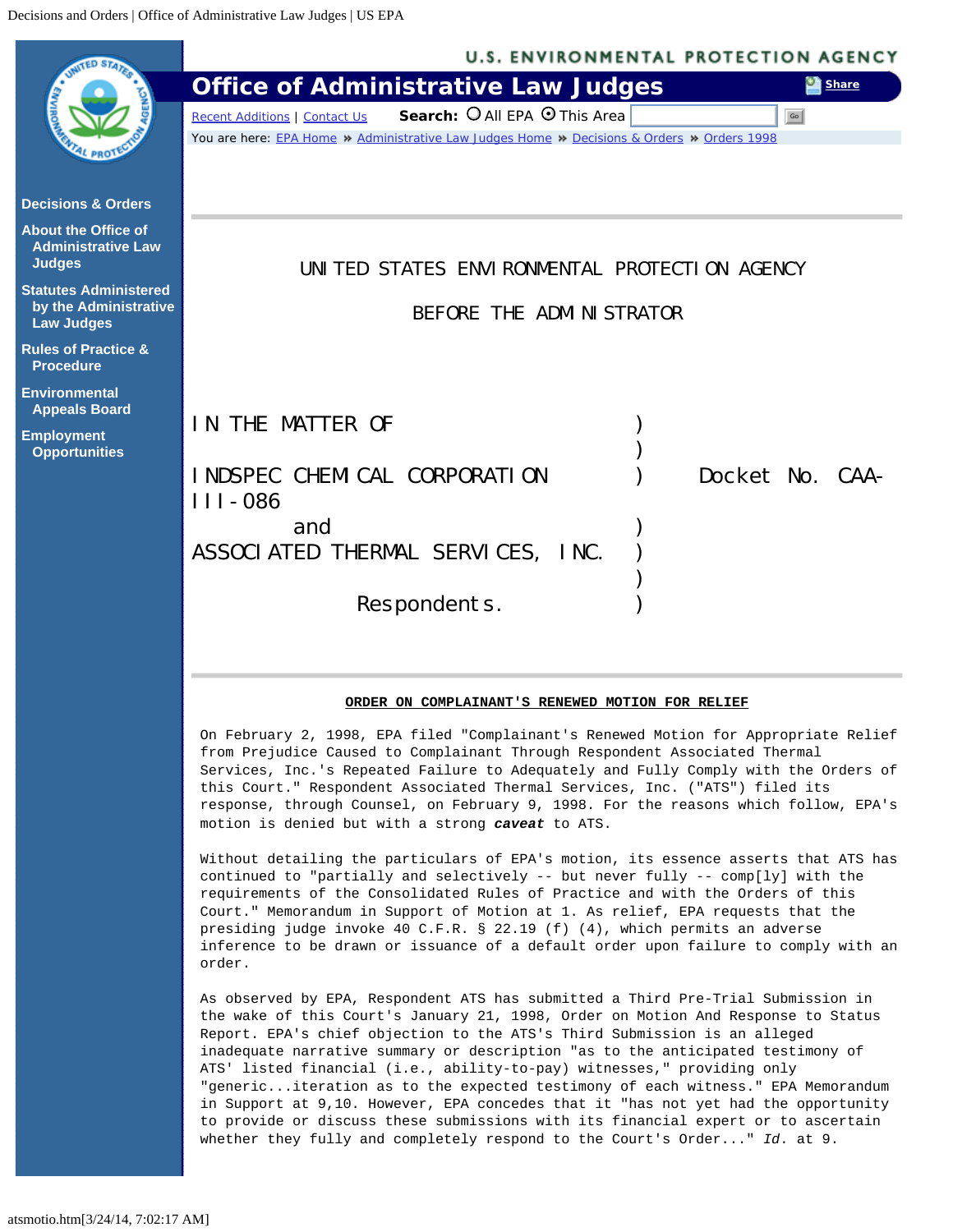Taken together, ATS's Second and Third Pre-Trial Submissions evince at least an attempt to comply with my January 21, 1998 Order. In the undersigned's view it is difficult at this juncture to ferret out whether ATS has said enough about the expected testimony from its witnesses. To some extent the financial documents speak for themselves, and even EPA has conceded that it has not fully determined whether ATS's submissions comply with the Order. Having said that, ATS is given the *caveat* that, to the extent that EPA can show at the hearing that a fuller disclosure of the expected testimony was reasonably possible *and* that EPA was consequently disadvantaged in its ability to challenge and cross examine, the undersigned may take note of that and draw adverse inferences impacting upon the weight given to the testimony of those witnesses. ATS (and EPA) are reminded that the principle underlying discovery is that both parties put all their cards on the table, face up. To the extent, *if any*, that ATS is engaging in stratagem, it is advised that the wiser course is to comply with the spirit of discovery.

## **So Ordered.**

William B. Moran

Administrative Law Judge

**\_\_\_\_\_\_\_\_\_\_\_\_\_\_\_\_\_\_\_\_\_\_\_\_\_\_\_\_**

Dated: February 12, 1998

Washington, D.C.

**In the Matter of Indspec Chemical Corporation and Associated Thermal Services, Inc.**, Respondents

Docket No. CAA-III-086

## **CERTIFICATE OF SERVICE**

I hereby certify that the foregoing **Order on Complainant's Renewed Motion for Relief**, dated February 12, 1998, was sent in the following manner to the addressees listed below:

Original by Pouch Mail and Facsimile to:

Lydia Guy Regional Hearing Clerk U.S., EPA, Region 3 841 Chestnut Building Philadelphia, Pennsylvania 19107

Copy of Regular Mail and Facsimile to:

Counsel for Complainant: A.J. D'Angelo, Esquire Sr. Assistant Regional Counsel U.S. EPA, Region 3 841 Chestnut Building Philadelphia, Pennsylvania 19107

Counsel for Respondent Robert A. Galanter, Esquire Associated Thermal Services, Inc.: Phillips & Galanter, P.C. 8th Floor, Lawyers Building Pittsburgh, Pennsylvania 15219

Counsel for Respondent